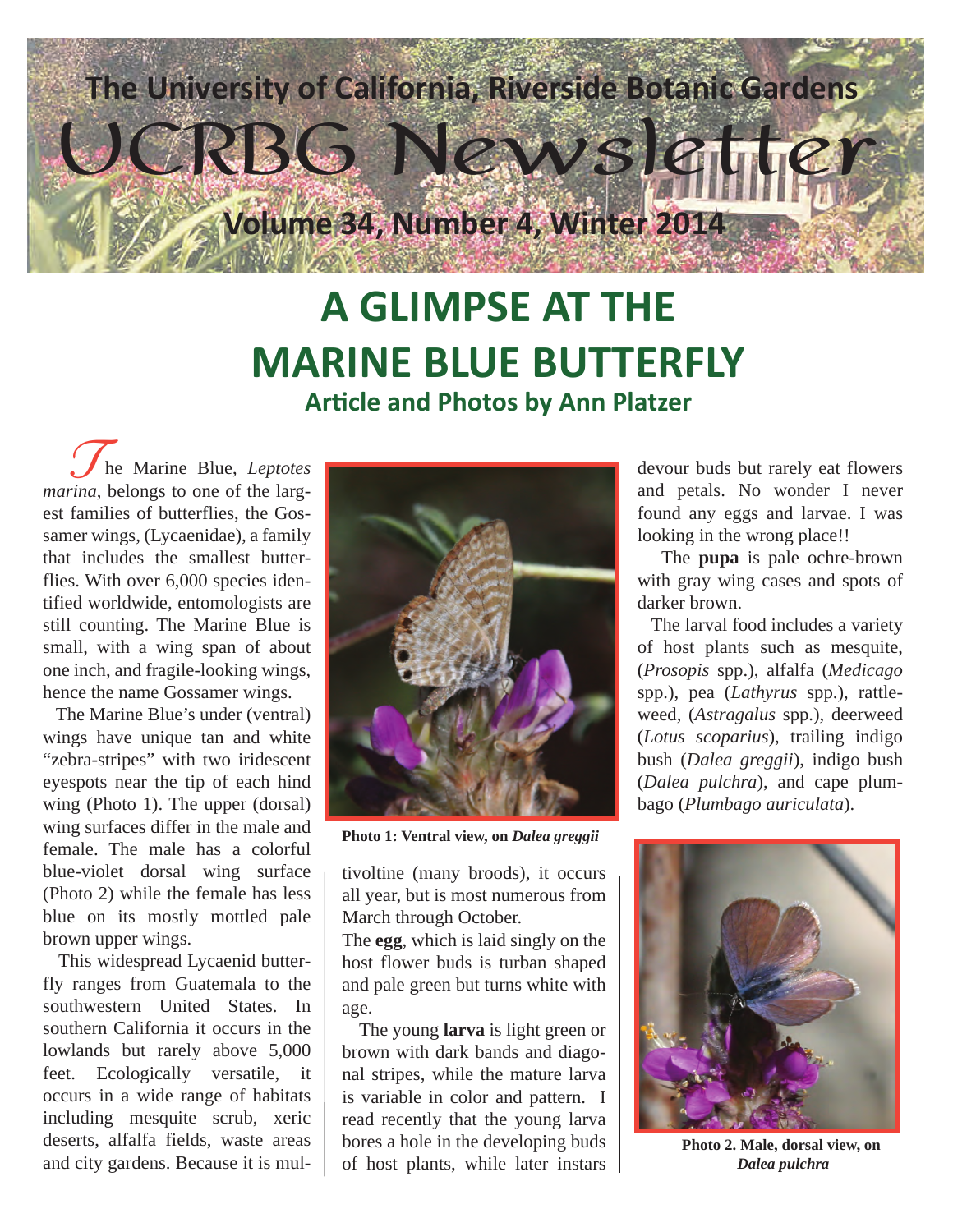When cape plumbago (*Plumbago auriculata)*, a South African ornamental shrub, was introduced into the California landscape the Marine Blue began to use it as a host plant. With the extensive planting of plumbago along freeways and in urban gardens, the butterfly also became more abundant. In fact, cape plumbago has become the primary host plant of the Marine Blue in urban environments because it blooms almost year round and thus provides larval resources throughout the year.

 There is a second reason why the Marine Blue is so successful. It has a **facultative mutalistic association** with ants. We already know

that, during their developing stages, many butterflies possess morphological and behavioral adaptations that protect them against predation and parasitism. These adaptations include camouflage, warning coloration, and distastfulness. For the ant-larva interaction to work, these larvae don't thrash around when disturbed by ants, they possess an extra-thick cuticle in case bitten by an ant, but most importantly, the larvae reward the attending ants by producing (yummy) secretions from specialized glands. The ants, in turn, protect the Marine Blue larvae from predators and parasites.

 It is now December and trailing indigo bush, indigo bush (the upright plant) and cape plumbago are still blooming and attracting Marine Blues. So why not add these host/nectar plants to your butterfly garden along with nectar plants such as star flowers (*Pentas lanceolata*) which are displaying red, white or pink blooms that also attract **Monarchs, Queens, Cloudless Sulfurs, Gulf Fritillaries,** and **Fiery Skippers.**

Happy Butterfly Gardening! *AP*

j

*Thanks to Gordon Pratt for verifying the ant-larva association and to Ed Platzer for reviewing this article.*

**PLANTS TO SEE:** Plants to See: Aloes and ice plants on the South African slope in December through March; winter-flowering plants located in the California desert garden and on the cactus knoll; some winter flowering species planted in the Herb Garden; winter-blooming plants that are attractive to insects and hummingbirds in the Butterfly Garden; the Boysie Day Memorial Baja California Garden along the west fence line.

### **PLANT SALE ATTENDANCE:**

Over 2223 people visited the Gardens during the Friends Fall Plant Sale October 25 and 26. Friends numbered 245 between 8:00 AM and 10:59 AM, Saturday. 155 members of the general public entered at 11:00 AM, and by noon 764 people had entered the gates.

# State of the Gardens

At 1:00 PM a further 221 people had walked in and at 4:00 PM when the sale closed for the day, the total was 1408. Sunday started slowly at 9:00 AM with 103 people wishing to buy by 10:00 AM. Sunday morning and afternoon saw many families with strollers attending. By Sunday noon, 402 people had arrived and by 3:00 PM when the sale closed 815 folks had visited, for a two day total of 2223. The lines of people at the tills were heavy between 11:15 AM and 1:15 PM Saturday, but overall, the new arrangement of pay stations worked well. Because many people who bought plants at the sale are not members of the Friends, and we do not know their names and addresses, this suggests we need to do a better job at marketing the sales. A few years ago we copied names and addresses from checks, but new check-deposit procedures and credit

card sales prevent our doing that. We need to think of ways to market plant sales to past customers.

**Nursery in the Grove:** Due to a fee increase to rent bench space in lath houses on campus, a new nursery area is being set up in the Subtropical Fruit Grove. With a generous donation from an anonymous donor to buy metal benches and concrete blocks, salvia and lilac mother and propagated plants were moved to this location around Thanksgiving. These include tissueculture propagated Hyacinthiflora lilac 'Ramona' selected by Dr. Louis Erickson many years ago. This three-foot-tall, semi-dwarf cultivar appears to be resistant to Pierce's disease. Ramona flowers in mid-February, which is about a month earlier than other lilacs. It is not the earliest lilac to bloom, one experi-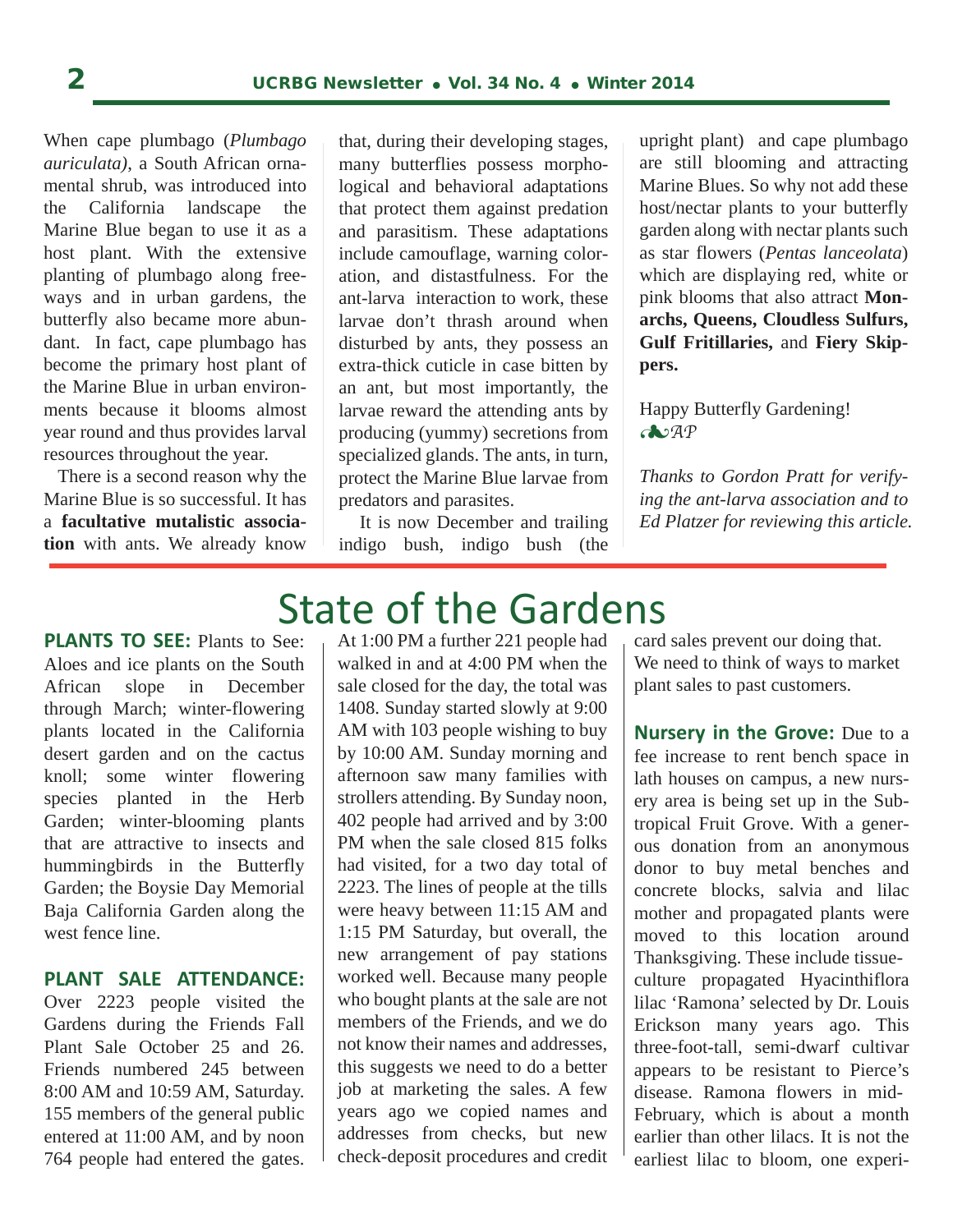mental selection flowers in mid-January. This illustrates the possibility of selecting different lilacs for the Inland Empire that will flower over many months of a year. If Ramona and some other Hyacinthiflora lilacs are heat or drought stressed in summer, they tend to drop their leaves. With further watering a new flush of leaves develops, and sometimes new flowers. These summer flowers are usually lighter in color than winter-spring flowers, but they are fragrant. The Gardens also propagate cuttings of Salvia species and hybrids, especially the Garden's own selections of autumn sages in several attractive colors. The model for this new growing area is the Horticulture Teaching Nursery built at UC Davis Arboretum three years ago. At present the UCR Botanic Gardens only has benches, but it is hoped further donations will allow the construction of a screen house to shield the plants from wind and intense summer sun, a potting bench and more benches for plants. If anyone visits the UC Davis campus, they might also look at the Teaching Nursery near the Veterinary School on Garrod Dr. Included in the teaching nursery is an Arboretum All-Stars Cultivar Garden donated by Professor Eric Conn in memory of his wife and deceased Friends.

**TREE WORK:** Before the Fall plant sale, Los Gatos Inc. arborists removed a dead white alder and several eucalyptus from the Gardens. With plantings now over 50 years old, and white alders which have an expected life of only 35 to 40 years, the Gardens has to budget at least \$10,000 a year to attend to aging

trees. Trees and shrubs grow old and need to be replaced.

**REMODELING:** Campus Physical Plant continues to work on resurfacing the greenhouse with material that will allow more light into the structure to grow healthier plants. Remodeling of the Gatehouse at the entrance is progressing, while additional refurbishment of the Conference Room kitchen is next in line.

**Descanso Gardens implements 90 mile exclusion option:** David Brown, Director of Descanso Gardens, sent a letter last week that said they had monitored reciprocal admission users to Descanso for two years. They have data that says 50% of reciprocal users visit Descanso Gardens two or more times per year. A significant percentage visited more often than monthly; some weekly; and some multiple times per week. They also now know that some 2,000 households fall in this category. This admission-free usage of Descanso Gardens does not represent "garden tourism," the original and principal intent of the reciprocal admissions program in the 1950s. Their estimate of the impact of the change in admissions revenue approaches \$100,000 per year. As a Los Angeles County-owned facility, Descanso is open to all free of admission, 12 times a year, on the third Tuesday of every month.

 Conditions at UCR Botanic Gardens are somewhat different. Admission to the Gardens is free to students and Friends. We ask other visitors, on the honor system, to make a donation of \$5.00 per person per visit to help maintain the

Gardens. The campus pays for utilities and the salaries/benefits of 3.25 full time staff. After compulsory communication fees and insurance are paid, only \$1,300 remains annually to maintain the 40 acre museum. The rest of the \$100,000 required to run the Gardens, to pay temporary workers and student assistants, comes from entrance donations, plant sales, payout from endowments, donations from Friends, and other fund raising activities.

**UCR HERBARIUM NEWS:** A second installment of a National Science Foundation funded grant, through Rancho Santa Ana Botanic Gardens, "Harnessing the Power of Herbaria to Understand the Changing Flora of California" has begun with Andy Sanders, Teresa Salvato and Ed Plummer entering collection data into the Consortium of California Herbaria web site.

 Andrew Sanders is also involved in a US Navy project, run through the University of Arizona, Tucson, to monitor endangered plant species in Navy reserves in the Chocolate Mtns. and the Yuma Desert. Field people are hoping for a wet winter season.

 Kerry Knudson was awarded a grant from the US Fish and Wildlife Service to collect lichens and protect Dudleya verityi at locations in the Santa Monica Mtns.

### **DONATIONS:**

I wish to thank the following donors who generously contributed to the upkeep and development of the UCR Botanic Gardens. If I failed to mention your name, please forgive me and let me know.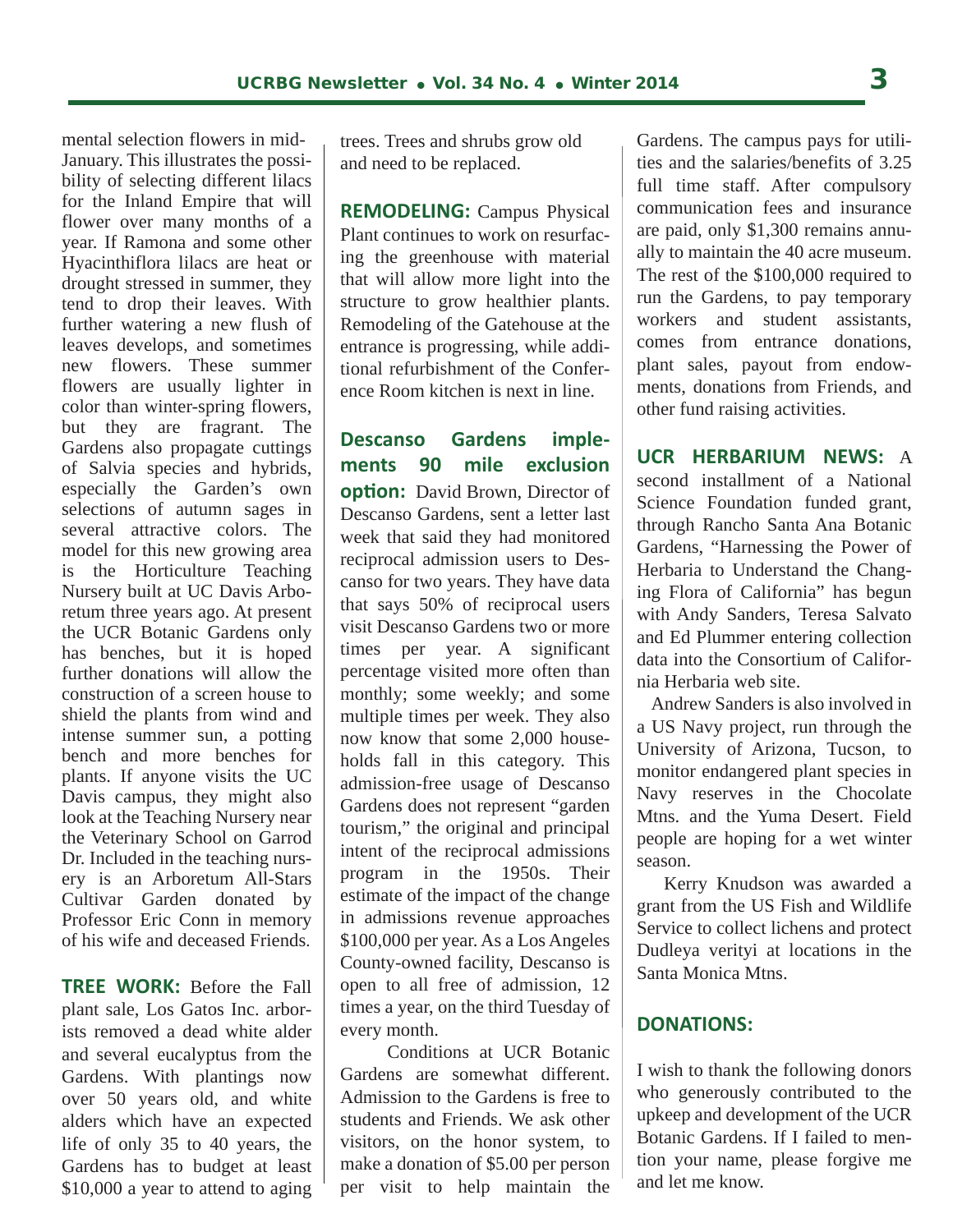*Botanic Gardens General Fund:* David Blodgett, Elizabeth Cohen, Lewis Cohen, Ronald Castro, Gregg Daffin, Dibblers Garden Club, Claire & Brian Federici, Rita Chenoweth, Tracy Kahn & Norman Ellstrand, Ellen Long, Brian Maxon, Mr. & Mrs. Bob McKenzie, Sharon Muro, Dewitt Ortuno-Davari, Susan Paasch-Williams, LaWanda Pennels, Patricia Skotty, Jeffrey Simmons, Mary Thrasher, J.G. Waines, Eva Yakutis, Laurie Zellweger

*For the ADA Restrooms:* Monika Ittig

*Botanic Gardens Endowment:* Jodie Holt *Botanic Gardens Wheelchair Fund:* Penelope Brown *Botanic Gardens Children's Fund:* Peter Stocks

*Friends Botanic Gardens General Fund:* Eugene Anderson, Cathy Beaty, Mr. & Mrs. Robert Best, Vickie Bicket, David & Carol Brandtman, John Chaney, Timothy & Sheila Close, Alejandro Cortez, Arturo Dassow, The Honorable & Mrs. Charles Field, Anton Ploeg, Wilma Printy, Rodolfo & Irene Ruibal, Mr. & Mrs. Robert Servin, Catherine Sims, Michael Talley, Alice Taylor, Clifford & Barbara Woolfolk, Jacques Yeager, Sr.

*Friends Botanic Gardens Endowment:* Georgeanne Beers, Teresa Gutierrez, Nancy Winn

*UCR Herbarium Endowment:* Frank & Maxine Vasek, Jodie Holt, J.G. Waines

In this season of giving, taxdeductible donations may be made to any of the above Botanic Gardens or Herbarium Funds through the UCR Foundation, either by check, or online, at  $l_{--}$ 

www.ucrfoundation.edu.

The Botanic Gardens and Herbarium Museums will be very grateful for your gifts. In the case of the Gardens, gifts will help maintain the only museum on the main

campus that is open on weekends and 360 days a year from 8.00 AM to 5.00 PM. May Steve, Theresa, Abe and I wish you all an enjoyable holiday season. *GW*

### **FRIENDS ANNUAL SEED LIST FOR 2014**

THE NEWSTAN CITE<br>
the many benefits of being a Friend he Annual Seed List is just one of of UCRBG. To place your request, circle the number of any three varieties of seed on the tear-off form, list possible substitutes, and send it to Steve Morgan/Annual Seed List, Botanic Gardens, University of California, Riverside, CA 92521- 0124. You may also e-mail your choices to ucrbg@ucr.edu but be sure to include substitutes and your postal address. The seed packets include instructions for growing. Thank you to Brenda Bowers, Barbara Hayes, Ann Platzer, Doris

Rhine and Katie Shea who collected, donated and/or processed seeds for the list. Have fun! *SM*

### *1. Alcea rosea* **(single, mixed), hollyhock**

An easy, old-fashioned favorite biennial with bold, rounded leaves and tall spires of bowl-shaped, single flowers in satiny mixed colors. Sow any time.

*2. Amaranthus cruentus,* **red amaranth or prince's feather** You have probably seen this conspicuous plant growing here

*List continued on page 5*

#### *FRIENDS ANNUAL SEED LIST 2014 ORDER FORM*

Circle the number of any three varieties of seed on the tear-off form, list possible substitutes in order of preference, and send it to Steve Morgan/Annual Seed List, Botanic Gardens, University of California, Riverside, CA 92521. Since we must use a special envelope to return your order, DO NOT enclose a self-addressed, stamped envelope. You may also e-mail your choices to ucrbg@ucr.edu but be sure to include substitutes and your postal address.

| $\bm{l}$                             | 2 3 | $4\quad 5\quad 6$    |  | $\overline{7}$ | - 8 |
|--------------------------------------|-----|----------------------|--|----------------|-----|
| 9                                    |     | 10 11 12 13 14 15 16 |  |                |     |
| NAME:                                |     |                      |  |                |     |
| Please list substitute numbers here: |     |                      |  |                |     |
| <b>ADDRESS:</b>                      |     |                      |  |                |     |
|                                      |     |                      |  |                |     |
|                                      |     |                      |  |                |     |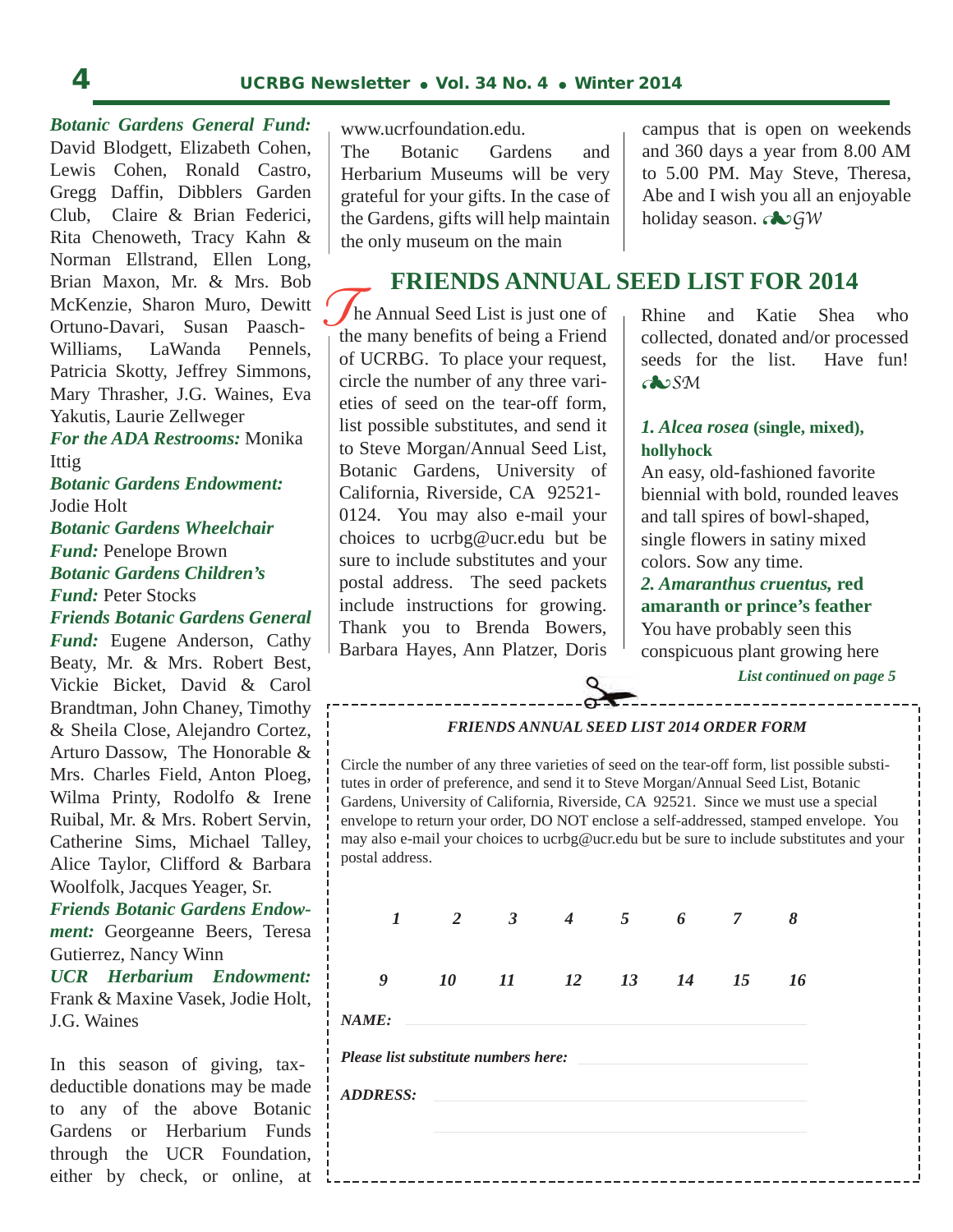and there around the **Gardens** through the years, where it has seeded itself. It grows three to six feet tall with burgundy-red foliage and dense, pendant plumes of burgundy-red



*Aristolochia fimbriata***, whiteveined Dutchman's pipe, photo by C. T. Johansson**

flowers; the new growth is used as a pot herb. Sow in late spring or early summer.

### **3***. Anomatheca cruenta (Lapeirousia laxa), lapeirousia*

Lapeirousia is a dainty, summer dormant freesia relative with fan-shaped clusters of leaves and one-sided spikes of pretty, flat-faced, coral red flowers with darker markings; it volunteers around the garden and some people find this annoying. Best with part or light shade. Sow in fall or winter.



*Aristolochia trilobata***, Dutchman's pipe**

### **4.** *Aristolochia fimbriata,* **whiteveined Dutchman's pipe**

A curious, low perennial with pretty, kidneyshaped, gray-green leaves that are conspicuously, lighter veined and unusual, u-shaped, tubular flowers with the opening flared

and surrounded by hairs. It dies back to its tuberous root in cold climates and is a larval host for the

Pipevine Swallowtail butterfly. Sow in spring. **5.** *Aristolochia trilobata (A. macroura),*  **Dutchman's pipe**  An evergreen, twining or clambering

vine with



*Asclepias physocarpa***, swan plant, photo by Tau'olunga**

some, shiny, lobed leaves and curious, pipe-like, chocolate-brown flowers with a long, rat-like tail. It is a larval host for the Pipevine Swallowtail butterfly. We've not tried to germinate seeds of this species before, so let us know how they do for you. Sow in spring. **6.** *Asclepias curassavica***, bloodflower** 

A favorite larval host plant for Monarch butterflies. Bloodflower is an easy-to-grow, shrubby, fourfoot perennial with clusters of red and yellow-orange, crown-shaped flowers throughout warm weather.

Sow in spring. **7.** *Asclepias curassavica* **'Silky Gold', bloodflower** 

This is a golden-yellow-flowered form of a favorite larval host plant



*Asclepias curassavica***, bloodflower**

for Monarch butterflies. Bloodflower is an easyto-grow, shrubby, four-foot perennial with clusters of distinctive, crown shaped flowers

throughout warm weather. Sow in

#### spring. **8.** *Asclepias physocarpa***, swan**

### **plant**

Summer annual or short-lived, evergreen perennial with wand-like stems lined with narrow leaves and clusters of waxy white flowers followed by bristly, inflated pods prized for flower arrangements. A favorite larval host plant for Monarch butterflies. Sow in spring. **9.** *Baileya multiradiata***, desert** 

### **marigold**

A desert perennial to two feet in height, with gray, woolly foliage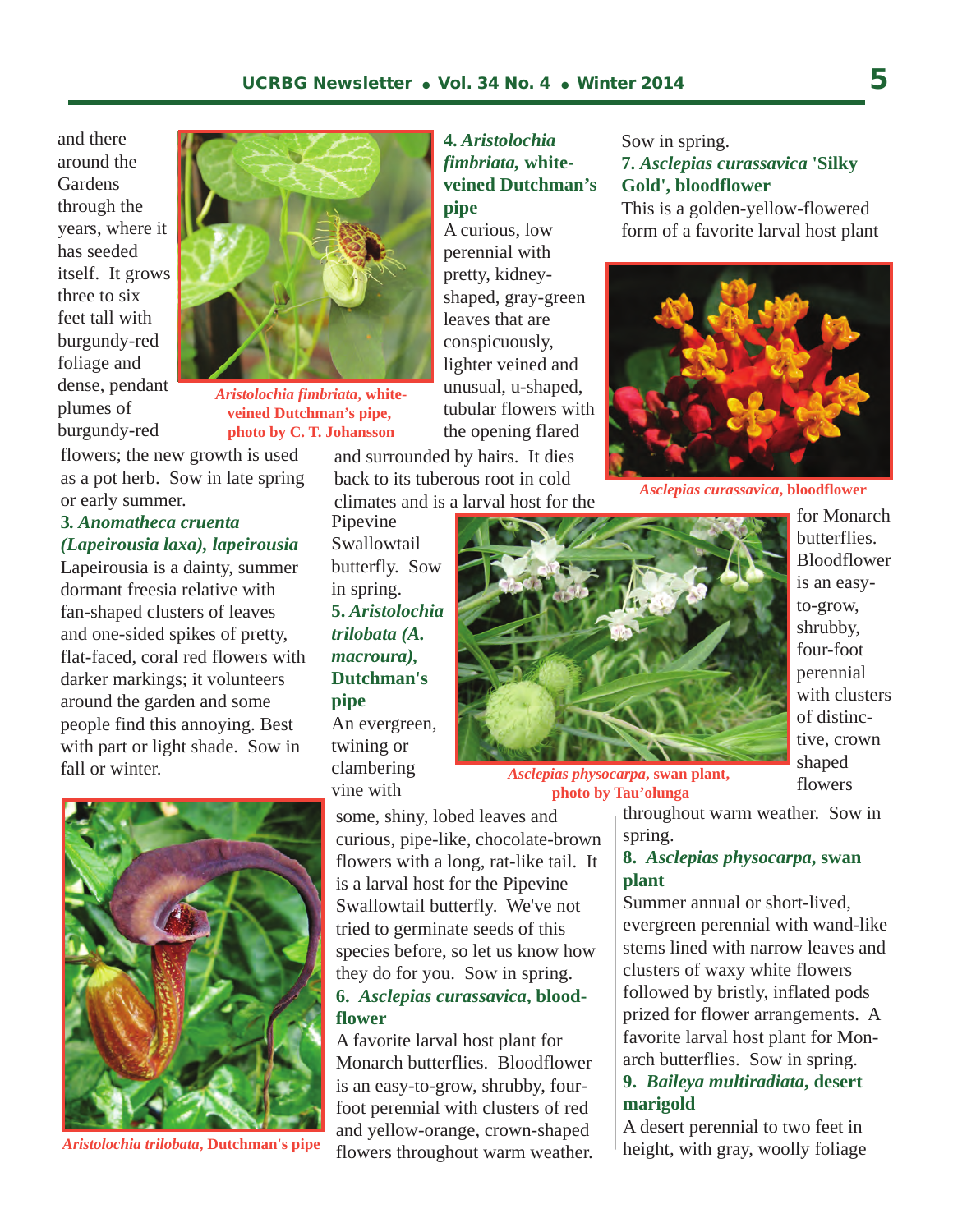and 1.5 inch, yellow daisy heads over a long season in both spring and fall. It is best

grown in



*Baileya multiradiata,*  **desert marigold**

well-drained soil or on slopes. Sow in fall or winter.

### **10.** *Chasmanthe floribunda***, African flag**

A vigorous and prolific gladiolus relative that dies down to a corm in summer. In late winter, it produces four-foot, branching spikes of two-inch, orange, tubular flowers with flared petals. It spreads rather vigorously by seed and by multiplying corms. The flowers are

loved by hummingbirds and last well in arrangements. Sow in fall or winter. **11.** *Ebenopsis ebano* 

**(***Pithecellobium flexicaule***), Texas ebony** 

An underused, slow-growing,

desert tree to 25 feet tall, or more, with zig-zag, short-spined, white branches densely clothed in dark green, ferny leaves, fluffy spikes of fragrant, creamy yellow flowers produced in summer followed by dark brown, six-inch, woody pods; native to Texas and Mexico; can be used as a bonsai subject. Sow in spring.

### **12.** *Grindelia stricta***, Oregon gumweed**

Oregon gumweed is a perennial

native to coastal North America from Alaska to California. It is a mounding plant with coarse leaves, interesting bur-like buds and yellow, daisy-like flower heads. Sow in fall or early winter. **13.** *Limonium perezii***, sea lavender** 

A bold, water efficient perennial

 with large, leathery, rounded leaves and longstemmed, many-branched clusters of tiny white flowers, each surrounded by papery, purple bracts. The flowers are long lasting either fresh or dry in arrangements and are attractive to butterflies. Sow anytime.

summer water. Hummingbirds love it. Sow in fall or early winter.

### **15.** *Peritoma* **(***Isomeris***)** *arborea***, bladderpod**

California native, drought tolerant shrub with gray-green leaves, dainty yellow flowers through warm weather, followed by



conspicuous, bright green seed pods. Sow in spring. **16.** *Stanleya pinnata***, prince's plume** California

*Limonium perezii***, sea lavender; photo by Stan Shebs**

**14.** *Penstemon spectabilis***, showy penstemon**  desert native, drought tolerant,

Showy penstemon is one of



*Ebenopsis ebano***, Texas ebony**

California's most striking native perennials. It has waxy, grey-green foliage and tall spikes of tubular flowers. Showy penstemon needs perfect drainage and little if any,



*Chasmanthe floribunda***, African flag**

shrubby perennial growing from three to five feet tall with narrow, gray green leaves and tall, fluffy spikes of yellow flowers in spring; needs good drainage. Sow fall to early spring. **EXP**SM



 *Stanleya pinnata***, prince's plume; photo by Robb Hannawacker**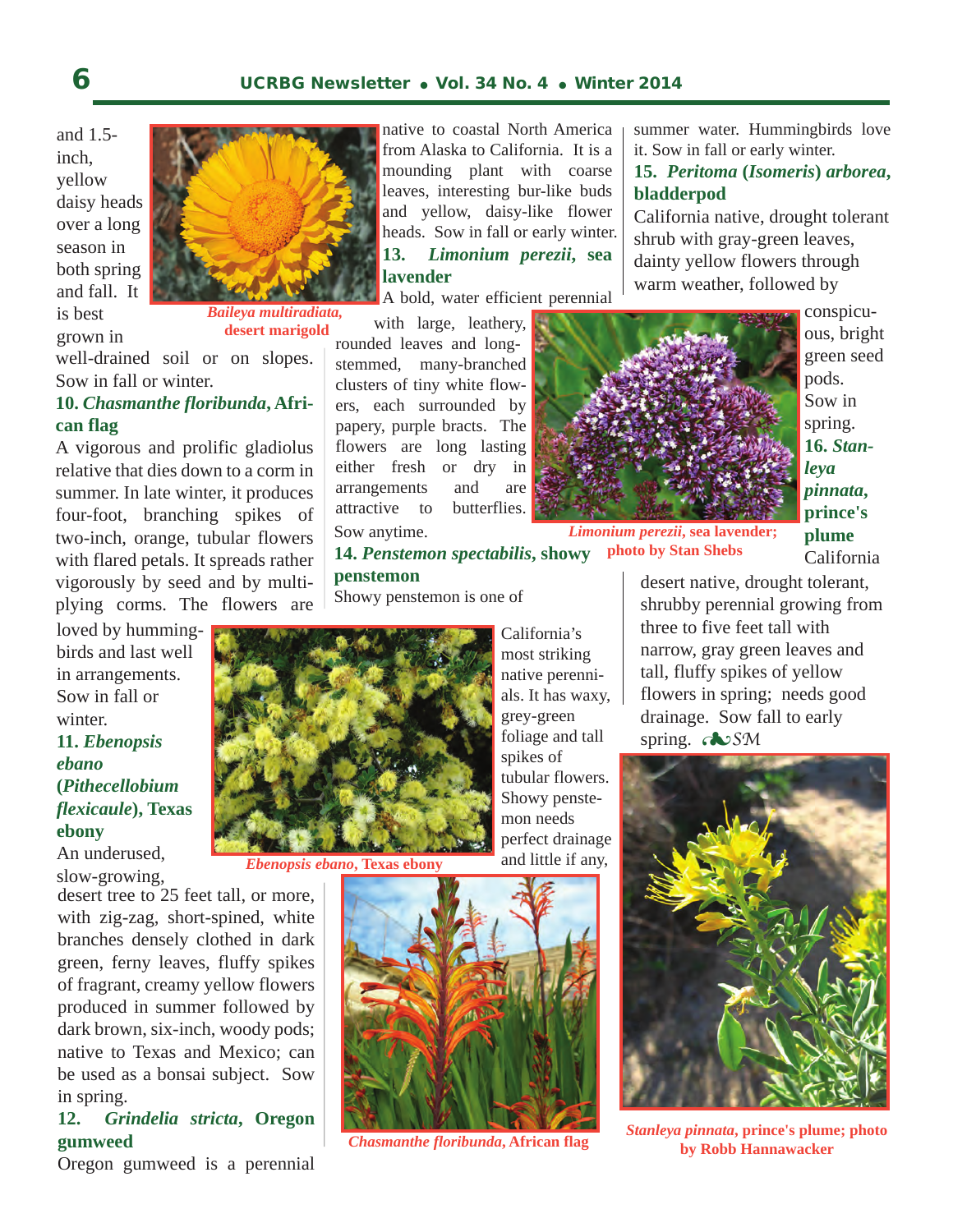### **Note from the President**

 I wish to extend to all our Friends greetings and best wishes for the Holiday Season and for a prosperous New Year!

 The **Friends Fall Plant Sale** and **Art in the Gardens** were two highly successful events this fall. These events generated funds for the Gardens and raised the profile of the Gardens in the community. Many people were first time visitors at these events and discovered the beauty of the Gardens. There is a multitude of people to thank for these two events, but I want to especially thank Tammi Meeks, Rebecca Levers and Karen Fleischer for their substantial efforts in making the events successful.

 We participated this year in the **Festival of Trees** and had a table at the event, where children colored Holiday pictures and their parents received information about the Gardens. This was a great way

to inform the community of the existence of the Gardens and extend an invitation to visit. Thank you to all of the volunteers, who manned the tables and helped the children with their pictures. Special thanks go to Amber Jones for all of her help on this event.

 I want to thank all of our volunteers at **Keep Our Gardens Clean and Beautiful**. Special thanks goes out to Siu Yui Yo Hung (Yo-Yo), our Student Board member who rounded up over 60 students to help clean up the Gardens. It was encouraging to see so many young people helping in the Gardens. Many were first time visitors and became enchanted with what the Gardens had to offer.

 We have a dedicated group of volunteers who contribute many hours to our Gardens on a weekly basis. Their help is essential in maintaining the beauty of

the Gardens. These wonderful people help in the Gardens, because they enjoy the Gardens, but I want to thank them for all of their hard work.

 The Gardens not only need volunteer workers, but monetary contributions as well. Please give the Gardens some consideration as you do your year end tax planning. Your contributions will go a long way to improving the Gardens.

 Some exciting times are coming up after the New Year. You will hear more about future events, but I want to remind you of our **Rose Pruning Demonstration** on January 11. You can either learn how to prune roses or help us prune our roses. Make sure you save the dates for our **Spring Plant Sale** March 28 and **Primavera in the Gardens** on May 17.

 See you in the Gardens, *Dennis*

### Volunteer News by Karen Fleisher

 Volunteers are one of the great strengths of our Gardens, serving as an invaluable resource. They provide the Gardens with vital support by guiding visitors through the Gardens, helping at special events, and maintaining the Gardens, and behind the scenes through a host of other activities. They share their time, their love for gardening and plants and their dedication to the community.

 Our volunteers were busy this fall, providing hundreds of volunteer hours in preparation for and during the annual fall plant sale. Our volunteer team of UCR students, UCCE Master Gardeners and community volunteers during the plant sale was coordinated by Theresa McLemore, Gardens Manager, with the assistance of Rebecca Levers and Chad Young. They were an awesome team! A sincere thank you to all the volunteers who worked so hard to make the plant sale a success.

Our Visitor Information volunteer

project is growing! Debbie Cochran, Dolores Purther, Marcille Christian, Debra Jensen, David Brodie and George Spiliotis have joined the team this fall. With a total of 13 members, Peter Stocks, coordinator, is hoping to have greeters at the entrance to the gardens each weekend to answer questions and assist visitors.

 We continue to hold Volunteer Orientations on the second Tuesday of of each month, meeting at the entrance to the Gardens at 9 a.m. Please join us and enjoy the beauty of the Gardens and the rewards and camaraderie of being a part of our team of dedicated volunteers.

 Please contact Karen Fleisher at volunteerucrbg@gmail.com or 951- 452-8501 for more information. *KF*

### *U C Riverside Botanic Gardens*

The UCR Botanic Gardens Newsletter is a quarterly journal published by the Friends of the UCR Botanic Gardens, UC Riverside Foundation, 900 University Ave., Riverside, CA 92521, and is one of the benefits of membership. Articles on various aspects of horticulture and its practice, history, or related subjects, especially as they apply to inland Southern California are welcomed. The selection of copy to print is at the discretion of the editors. Send copy to Steve Morgan, Botanic Gardens, University of California, Riverside, CA 92521-0124, call 951.784.6962, e-mail Stephen.morgan@ucr.edu or visit our website at www.gardens.ucr.edu for information.

#### **Friends Board of Directors**

**Officers:** Dennis Ponsor, President; Greg Sloan, Vice-President; TBD, Treasurer; Tania Marien, Secretary; **Members:** Serafina Barrie, Wendee Backstrom, Dericksen Brinkerhoff, David Carter, John Ernsberger, Phyllis Franco, Siu Yui Yo Yo Hong, Nancy Johnson, Katherine Kendrick, Rob Lennox, Rebecca Levers, Theresa McLemore, Antoon Ploeg, Ron Smith, Peter Stocks, Sue Wallace.

**Ex-Officio Members:** Giles Waines, Director; Steve Morgan, Curator; Theresa McLemore, Manager; Nancy Cullen, Past-President; Jodie Holt, Associate Dean for Agriculture and Natural Resources; Mikeal Roose, Chair, Department of Botany & Plant Science.

**Staff:** Giles Waines, Director; Steve Morgan, Curator; Theresa McLemore, Manager; Abdurrahman "Abe" Köksal, Senior Nursery Technician; Natalie Gomez, Administrative Assistant, Katie Shea, Volunteer Administrative Assistant. **Temporary Workers:** Jorge Fregoso, Pamela Roose, and Jason Timme. **Student** 

**Workers:** Jerry Aleman, Alex Gonzales, Kelsy Layne, and Arthur Sprunger

**Kristine M. Scarano Intern:** Marrisa Bales **Editors:** Katherine Kendrick, Steve Morgan